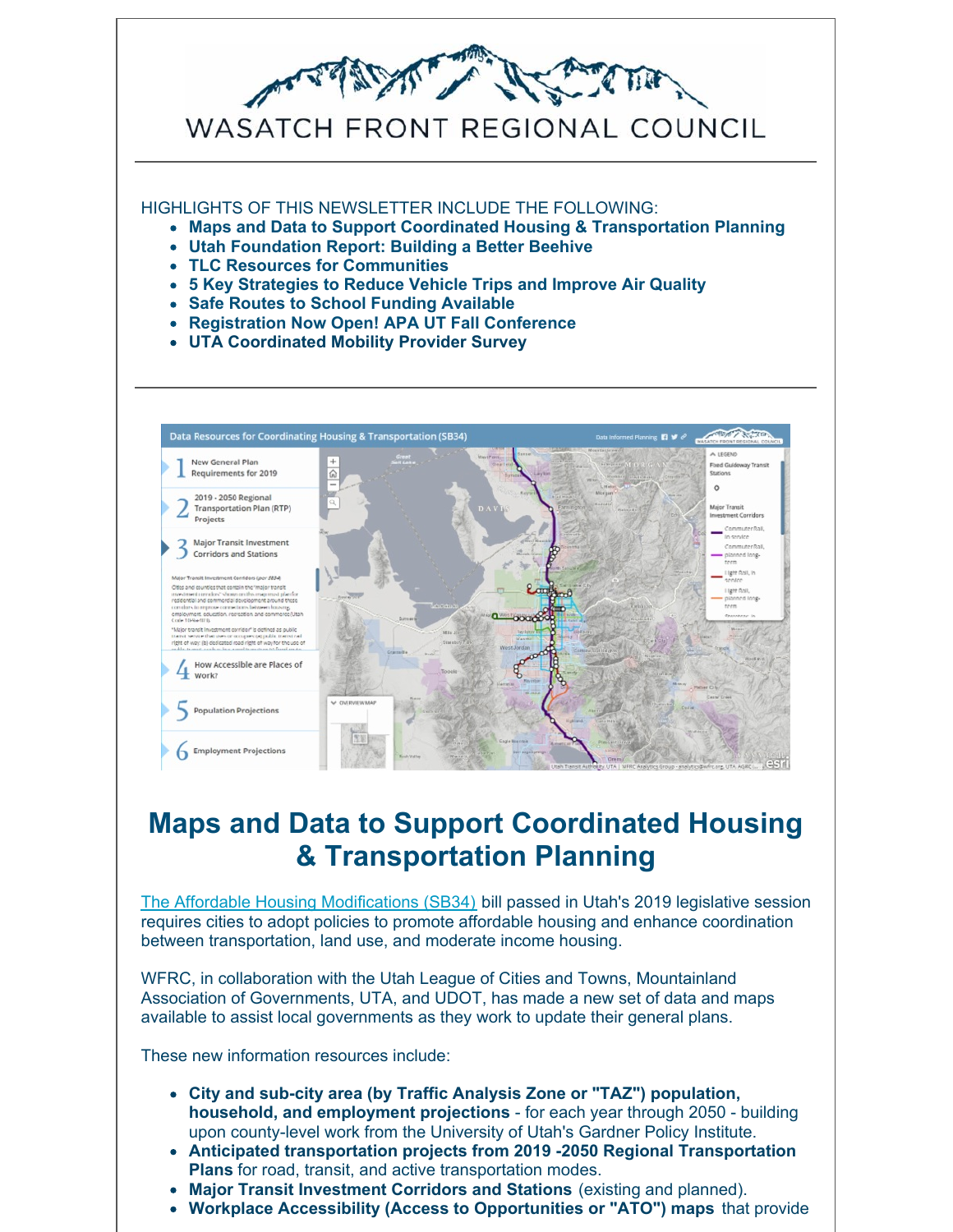a localized view of how efficiently the transportation system works together with household and employment densities.

You can explore and access the data and maps starting from either our General Plan Resources Interactive Map or our [City-Specific](http://wfrc.maps.arcgis.com/apps/MapSeries/index.html?appid=50820dd5d2914b7da80e417dafe49d52) Data and Maps webpage.

For more information, please contact Bert Granberg, Analytics Director, at [bgranberg@wfrc.org](mailto:bgranberg@wfrc.org) or 801-363-4250 x1106.



#### **Utah Foundation Report: Building a Better Beehive**

The Utah Foundation has partnered with WFRC, the Utah League of Cities and Towns and others to produce *Building a Better Beehive: Land Use Decision Making, Fiscal [Sustainability](http://www.utahfoundation.org/uploads/rr763.pdf) and Quality of Life in Utah*. This document explores the fiscal challenges that accompany growth, both in the short-term and in the long-term.

In the past few years, the Council of WFRC adopted "Fiscally Responsible Communities and Infrastructure" as one of the region's goals. This recognizes that the way that communities develop has a significant impact on long-term fiscal sustainability.

Building a Better Beehive helps in the conversation by providing five strategic categories to confront the challenges of growth including fiscal sustainability:

- Promoting efficient land use.
- Expanding transportation options.
- Preserving green spaces and natural assets.
- Preserving and improving community character.
- Avoiding undue taxpayer subsidy of new growth.

The discussions contained within these five categories are meant to help local governments in their planning.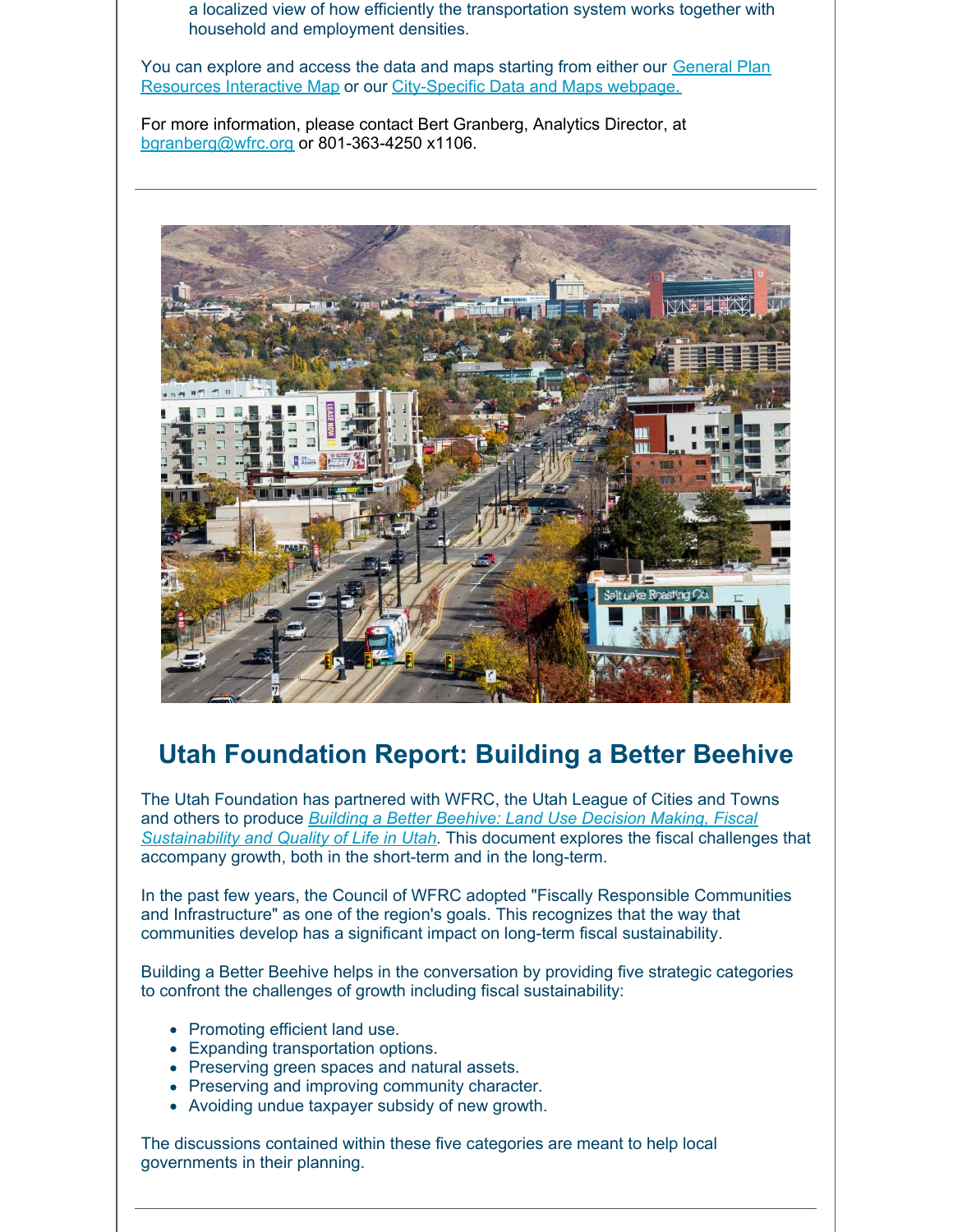

*Image of Millcreek's planned new town center, with assistance from TLC*

# **TLC Resources for Communities**

Local Governments, do you have an idea that you would like to get off the ground and into the project phase? We think we can help! Fill out this quick [survey](https://www.surveymonkey.com/r/TLCprojectidea) to tell us what you're working on!

The Transportation and Land Use Connection ("TLC") Program provides technical assistance to local communities to help them achieve their goals and plan for growth, implementing the Wasatch Choice Vision. The TLC Program is a partnership between WFRC, Salt Lake County, UDOT, and UTA.

For more information regarding these resources, please contact Megan Townsend, TLC Program Manager, at [mtownsend@wfrc.org](mailto:mtownsend@wfrc.org) or 801-363-4250 x1101.



TLC [WEBSITE](https://wfrc.org/programs/transportation-land-use-connection/) **TLC [INTERACTIVE](https://wfrc.maps.arcgis.com/apps/webappviewer/index.html?id=a07232349fe6443c9de33aab218e218f) MAP**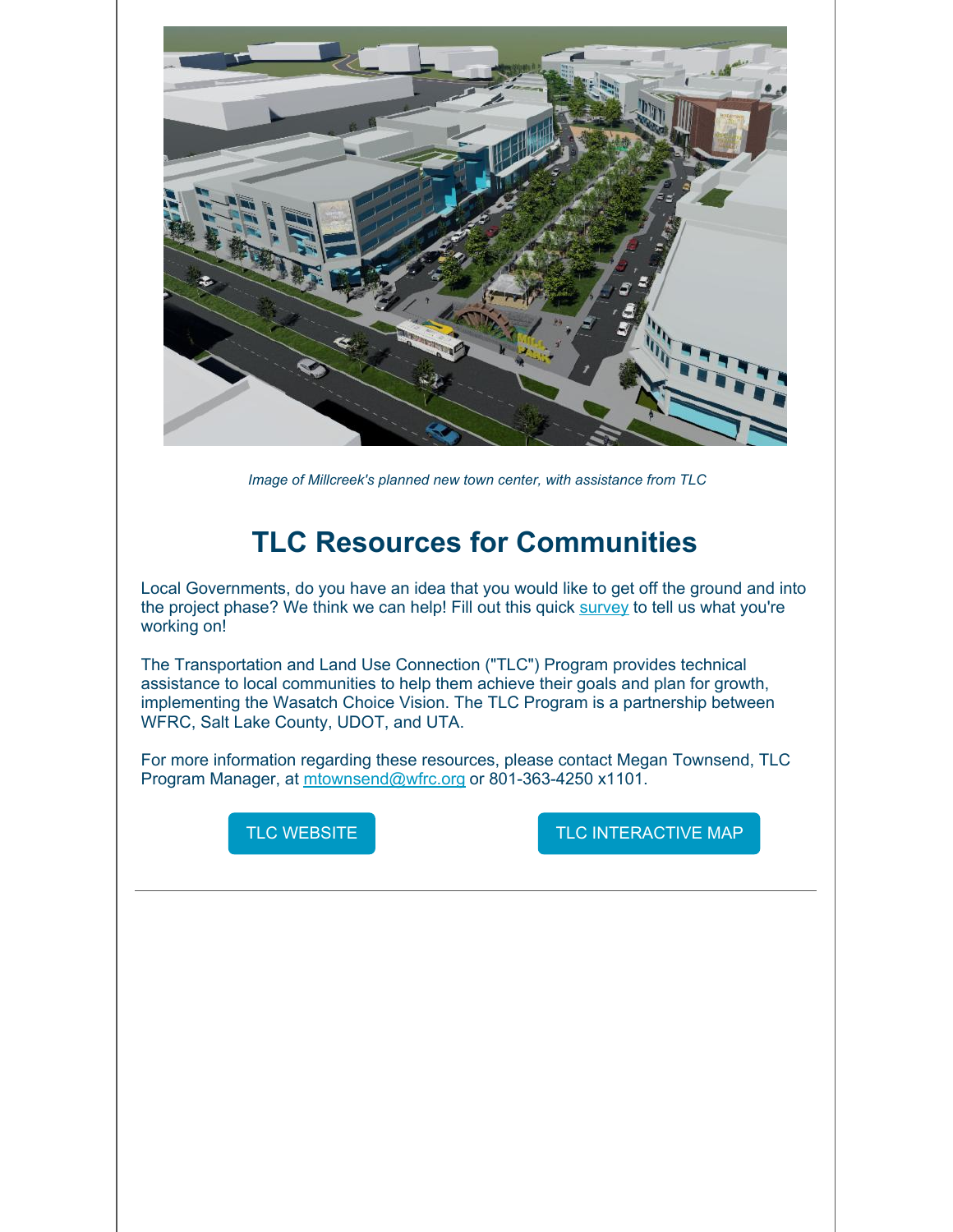

# **5 Key Strategies to Reduce Vehicle Trips and Improve Air Quality**

Congressman John Curtis recently held a clean air tour in Utah. Along the way, he met with residents, community leaders and elected officials to talk about what each of us can do to help clear Utah's air. At a meeting with transportation agencies, Rep. Curtis asked for ideas of how we can encourage people to leave their cars at home, or drive shorter distances, and thereby lower emissions. The Wasatch Front Regional Council offered five key ideas to help reduce the number of vehicle miles being traveled on Utah roads, some of which succeed by making it easier for people to change their behavior. These five ideas include:

- Implementing the Wasatch Choice 2050 Vision
- Expanding and enhancing transit
- Creating family-friendly bicycle infrastructure
- Connecting Utah's street network
- Using TravelWise

WFRC Executive Director Andrew Gruber explained these strategies in a recent guest option in the Deseret News. Check it out!

"GUEST [OPINION:](https://www.deseretnews.com/article/900073979/guest-opinion-5-ways-we-can-clean-utahs-air-pollution-solution.html) 5 WAYS WE CAN CLEAN UTAH'S AIR"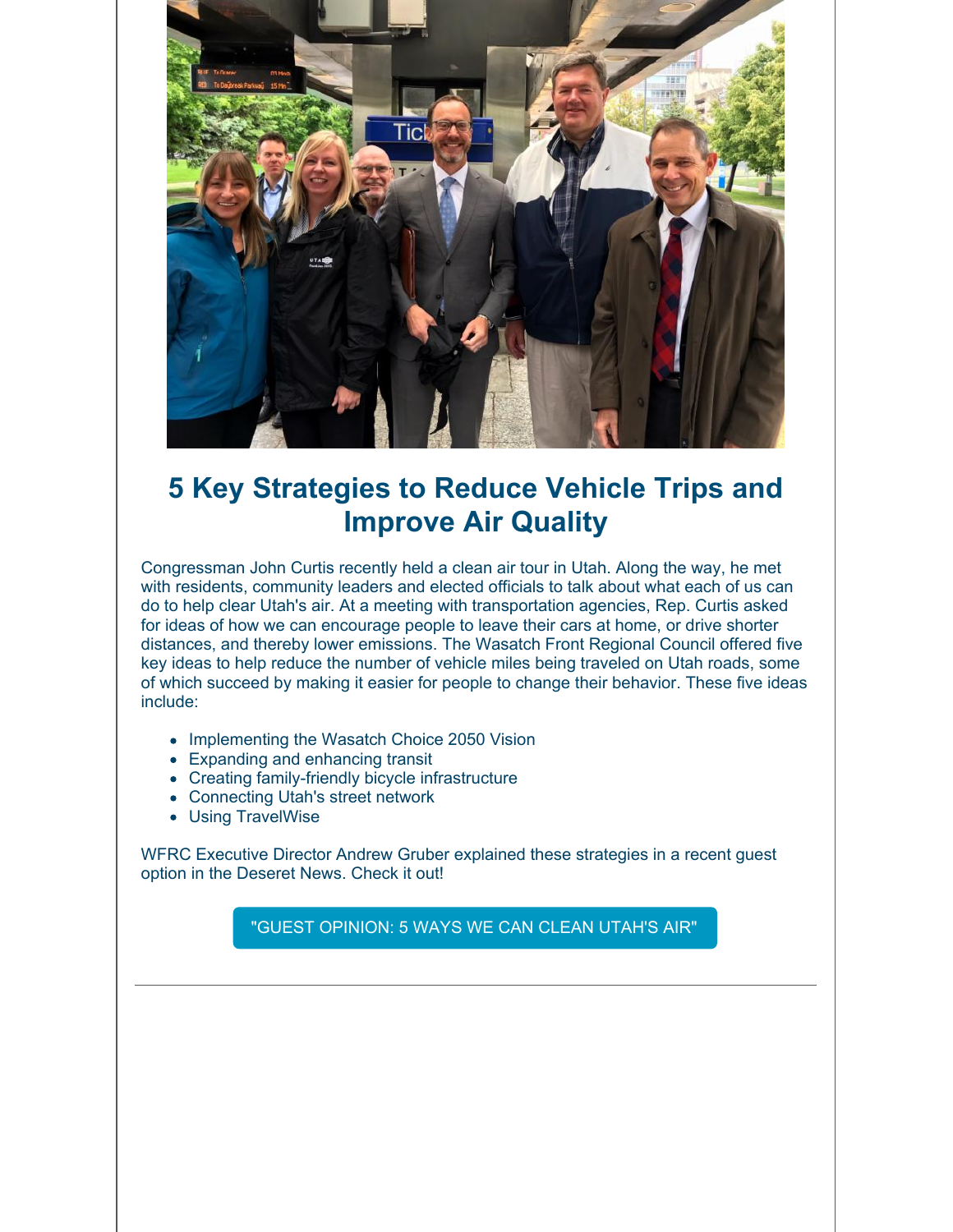

# **Registration Now Open! APA UT Fall Conference**

October 3-4 Viridian Event Center, West Jordan

Affordable rates Convenient location Networking opportunities Low-cost citizen planner training Meaningful and insightful mobile tours The best professional planner training available in Utah.

To learn more please visit the [conference](https://shoutout.wix.com/so/92Mjo0cjH?cid=3cfc20a4-936b-4e7e-93f6-4443d228452a#/main) website, or contact Judi Pickell at [admin@apautah.org](mailto:admin@apautah.org).

**[REGISTER](https://utahapa.eventleap.com/fallconference2018-5b0ed2f21f564-5cdc600b6634e)** 



# **Safe Routes to School Funding Available**

Did you know that only 13% of children walk or bike to school compared with 48% in